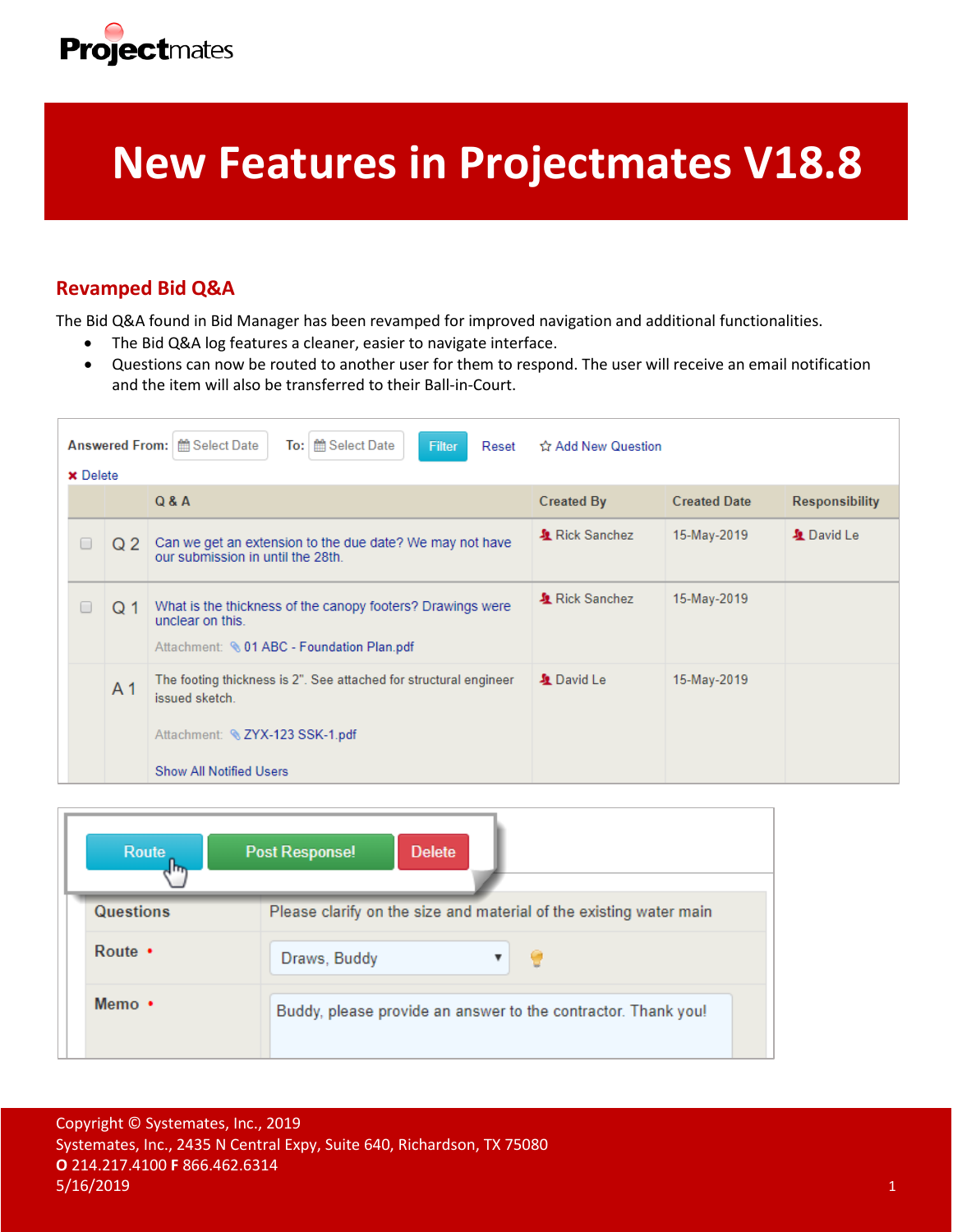

## **New Instant Integration Options**

Instant Integrations are now supported for the following Projectmates modules:

- Project Info [Projectmates to You]
- Schedules [Projectmates to You]

For questions on the benefits and configuration costs associated with Projectmates Instant Integration, please contact **[info@systemates.com](mailto:info@systemates.com)**.

## **Cost Tracking**

#### **Sticky Headers**

The Cost Tracking modules now feature Sticky Headers for easier navigation. Sticky Headers will follow you even as you scroll further down a long list of items.

This feature is present when viewing the log page for Bid Packages, Contracts, Change Orders, PCOs, Purchase Orders, and Invoices/Pay Apps. It will also be present when viewing the **2. Items** tab of a financial item.

| <b>No. 个</b> | <b>Description</b>                                   |             | Pay Period End Payment To Company | <b>Approvals</b> | <b>Amount Due</b> Last Action |                |
|--------------|------------------------------------------------------|-------------|-----------------------------------|------------------|-------------------------------|----------------|
| UUT.UUT      | IMASTERWORK Renovations, Inc. - Land Contract        | Ub-AUG-ZUIO | iviasterwork Renovations, Inc.    | <b>Approved</b>  | 4.140.00                      | U / -AUG-ZU 16 |
| 001.002      | Masterwork Renovations, Inc. - Land Contract         | 07-Aug-2018 | Masterwork Renovations, Inc.      | <b>Approved</b>  | 230.00                        | 07-Aug-2018    |
| 001.003      | Masterwork Renovations, Inc. - Land Contract         | 08-Aug-2018 | Masterwork Renovations, Inc.      | <b>Approved</b>  | 8.924.00                      | 07-Aug-2018    |
| 009          | CallisonRTKL Architects, PC - Architectural Contract | 13-Feb-2019 | Fred Weber & Associates, Inc.     | <b>Approved</b>  | 98.765.00                     | 29-Mar-2019    |

|                                       | Item#     | Budget / Fund Code WBS / Section |          |   | Description                 | <b>Total Amount</b>       |
|---------------------------------------|-----------|----------------------------------|----------|---|-----------------------------|---------------------------|
|                                       | $W \to W$ |                                  | $\cdots$ |   | THE FIRST WAS SIMPLE OF THE | <b><i>CONTRACTORS</i></b> |
| $Q_0 B Q_0 BP$<br>$\mathbf o$         | 019       | 乙                                | 07000    | z | Roofing                     | 207,000.00                |
| $Q_0 B Q_0 B P$<br>$\bullet$          | 020       | Z                                | 08000    | Ø | Doors, Frames & Hardware    | 67,500.00                 |
| $0 \leqslant \frac{a}{b}$ B $a_b$ B P | 022       | Ø                                | 09000    | ø | Finishes                    | 11,250.00                 |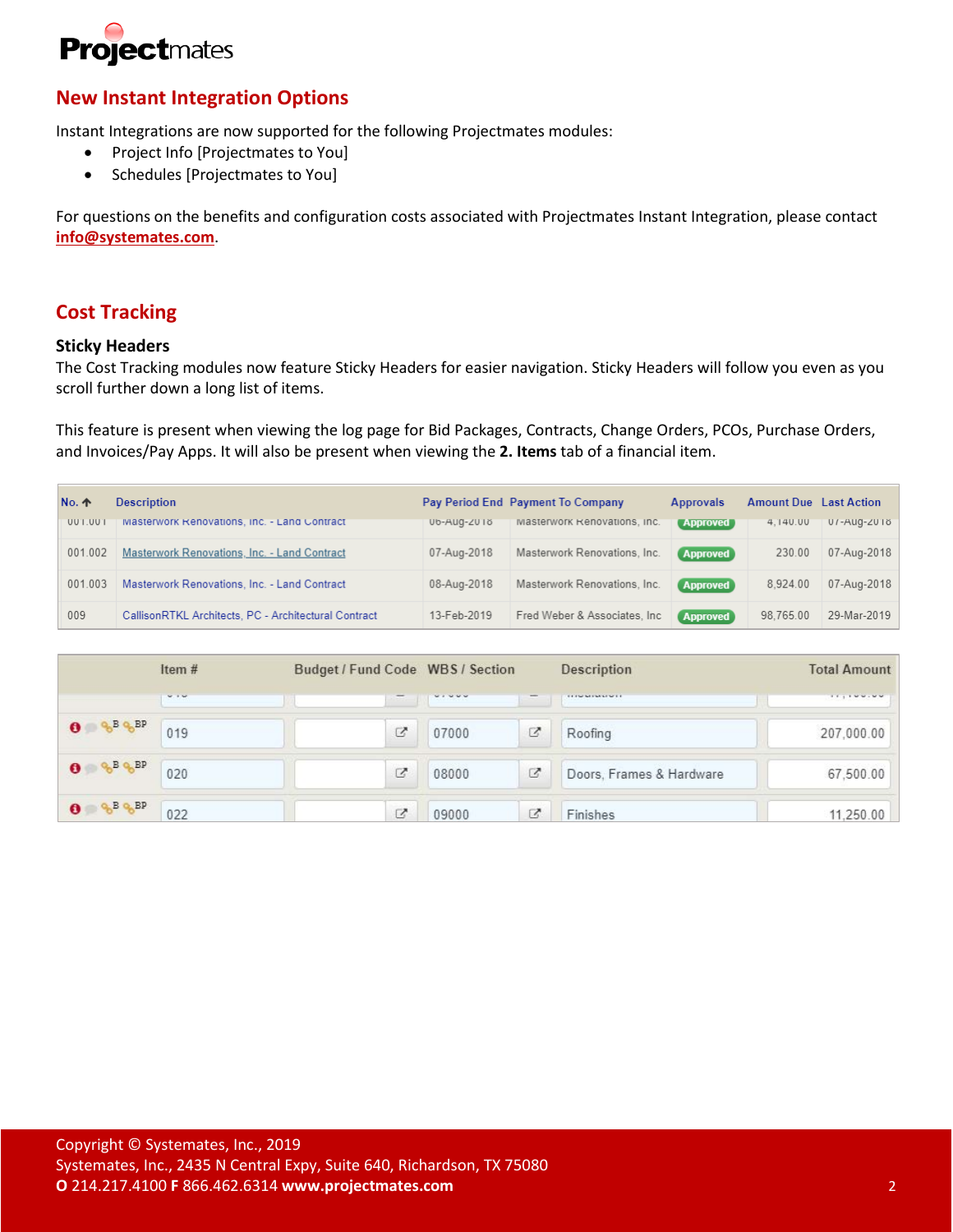

## **Photos**

Photos from the Photo Management tool that are shared via email will now include thumbnails.

| <b>MENU: Construction Progress</b><br>AI BUM: Week 2 |                                                                                          |                  |                                            |  |                       |          |  |  |  |  |  |
|------------------------------------------------------|------------------------------------------------------------------------------------------|------------------|--------------------------------------------|--|-----------------------|----------|--|--|--|--|--|
|                                                      | Click on the link(s) below.<br>IMPORTANT: File links expire on 15-Jun-2019 09:30 AM CST. |                  |                                            |  |                       |          |  |  |  |  |  |
| Image                                                | <b>Title</b>                                                                             | <b>File Name</b> | <b>Original Size Dimensions Date Added</b> |  |                       | By       |  |  |  |  |  |
| <b>Click to view</b>                                 | Week 2 Photos                                                                            | progress 8.jpg   | 81.18 KB                                   |  | 792 X 591 30-Dec-2016 | David Le |  |  |  |  |  |
| <b>Click to view</b>                                 | Week 2 Photos                                                                            | progress 7.jpg   | 151.00 KB                                  |  | 814 X 615 30-Dec-2016 | David Le |  |  |  |  |  |

## **Capital Planning**

#### **Gantt Chart**

The Time Scale can now be adjusted to Monthly, Quarterly and Yearly when viewing the Capital Projects Gantt Chart.

| <b>End Date To</b>     |            | <b>Time Scale</b>                     |                  |                  | <b>Planned Cost greater than</b> |  |
|------------------------|------------|---------------------------------------|------------------|------------------|----------------------------------|--|
|                        | ≝          | Monthly                               | $\blacksquare$   |                  |                                  |  |
|                        |            | <b>Monthly</b><br>Quarterly<br>Yearly |                  |                  |                                  |  |
|                        |            |                                       |                  | 2019             |                                  |  |
| FY2019                 |            |                                       |                  |                  |                                  |  |
| March 2019<br>iry 2019 | April 2019 | May 2019                              | <b>June 2019</b> | <b>July 2019</b> | August 2019 Septemb              |  |

#### **Capital Project Type field**

The field for Capital Project Type is now configurable, and supports Text Box, Radio Buttons, Checkbox, and Dropdown Menu.

| Add/Edit Capital Project |                                                           |  |  |  |
|--------------------------|-----------------------------------------------------------|--|--|--|
| Rank                     | 4                                                         |  |  |  |
| <b>Status</b>            | Active                                                    |  |  |  |
| Type $\cdot$             | --Please Select--                                         |  |  |  |
| Number •                 | --Please Select-<br><b>New Construction</b><br>Renovation |  |  |  |
| Name •                   | Equipment<br><b>Willow Creek Plant</b>                    |  |  |  |

Copyright © Systemates, Inc., 2019 Systemates, Inc., 2435 N Central Expy, Suite 640, Richardson, TX 75080 **O** 214.217.4100 **F** 866.462.6314 **www.projectmates.com** 3